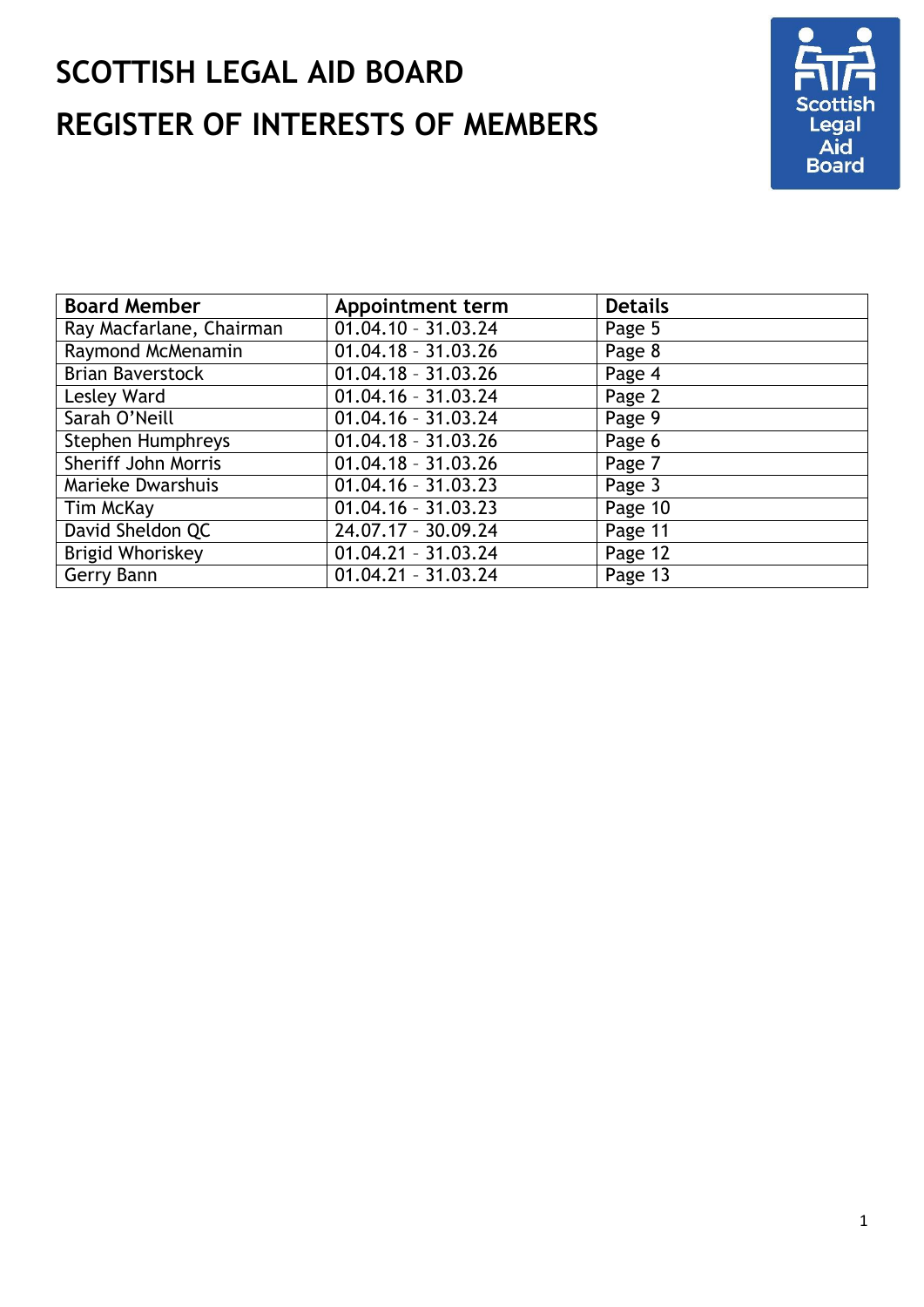| Member's name:               | Lesley Ward      |
|------------------------------|------------------|
| Date on which last reviewed: | <b>June 2022</b> |

| Remuneration                   | Legal Convener, Mental Health Tribunal for Scotland            |  |  |
|--------------------------------|----------------------------------------------------------------|--|--|
|                                | Legal Member, First Tier Tribunal Housing and Property Chamber |  |  |
|                                | Judge, First-tier Social Entitlement Chamber                   |  |  |
|                                | Legal Member, Social Security Chamber in Scotland              |  |  |
|                                |                                                                |  |  |
| <b>Related undertakings</b>    | No registered interests                                        |  |  |
|                                |                                                                |  |  |
| <b>Contracts</b>               | No registered interests                                        |  |  |
|                                |                                                                |  |  |
| Houses, land and               | No registered interests                                        |  |  |
| buildings                      |                                                                |  |  |
| <b>Shares and securities</b>   | No registered interests                                        |  |  |
|                                |                                                                |  |  |
| <b>Non-financial interests</b> | Director, Scottish Council on Human Bioethics                  |  |  |
|                                |                                                                |  |  |

| Detail of gift/hospitality | Name of donor and any organisation<br>represented by that person | Date<br>received |
|----------------------------|------------------------------------------------------------------|------------------|
|                            |                                                                  |                  |
|                            |                                                                  |                  |
|                            |                                                                  |                  |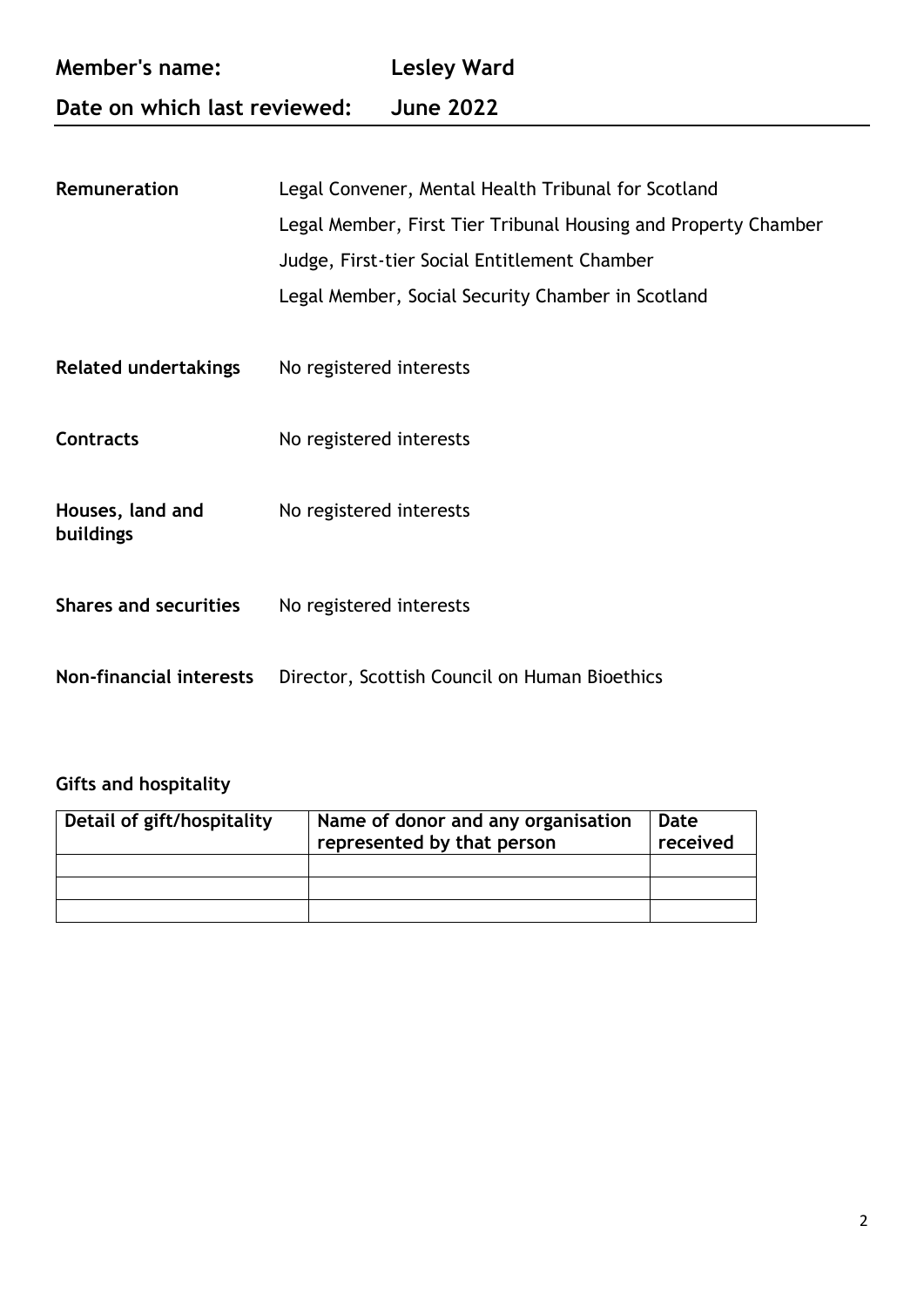| <b>Member's name:</b>         |                         | <b>Marieke Dwarshuis</b>                                          |  |
|-------------------------------|-------------------------|-------------------------------------------------------------------|--|
| Date on which last reviewed:  |                         | <b>June 2022</b>                                                  |  |
|                               |                         |                                                                   |  |
| Remuneration                  |                         | Self-employed - Marieke Dwarshuis Consultancy (Policy/Management) |  |
|                               |                         | Lay Assistant, Judicial Appointments Board for Scotland           |  |
|                               | Member, Board of NHS24  |                                                                   |  |
|                               |                         | Member, Board of Scottish Housing Regulator                       |  |
|                               |                         | Member of Integrity Committee for Food Integrity Assurance Ltd    |  |
| <b>Related undertakings</b>   | No registered interests |                                                                   |  |
| <b>Contracts</b>              | No registered interests |                                                                   |  |
| Houses, land and<br>buildings | No registered interests |                                                                   |  |
| <b>Shares and securities</b>  | No registered interests |                                                                   |  |
| Non-financial interests       | No registered interests |                                                                   |  |

| Detail of gift/hospitality | Name of donor and any organisation<br>represented by that person | Date<br>received |
|----------------------------|------------------------------------------------------------------|------------------|
|                            |                                                                  |                  |
|                            |                                                                  |                  |
|                            |                                                                  |                  |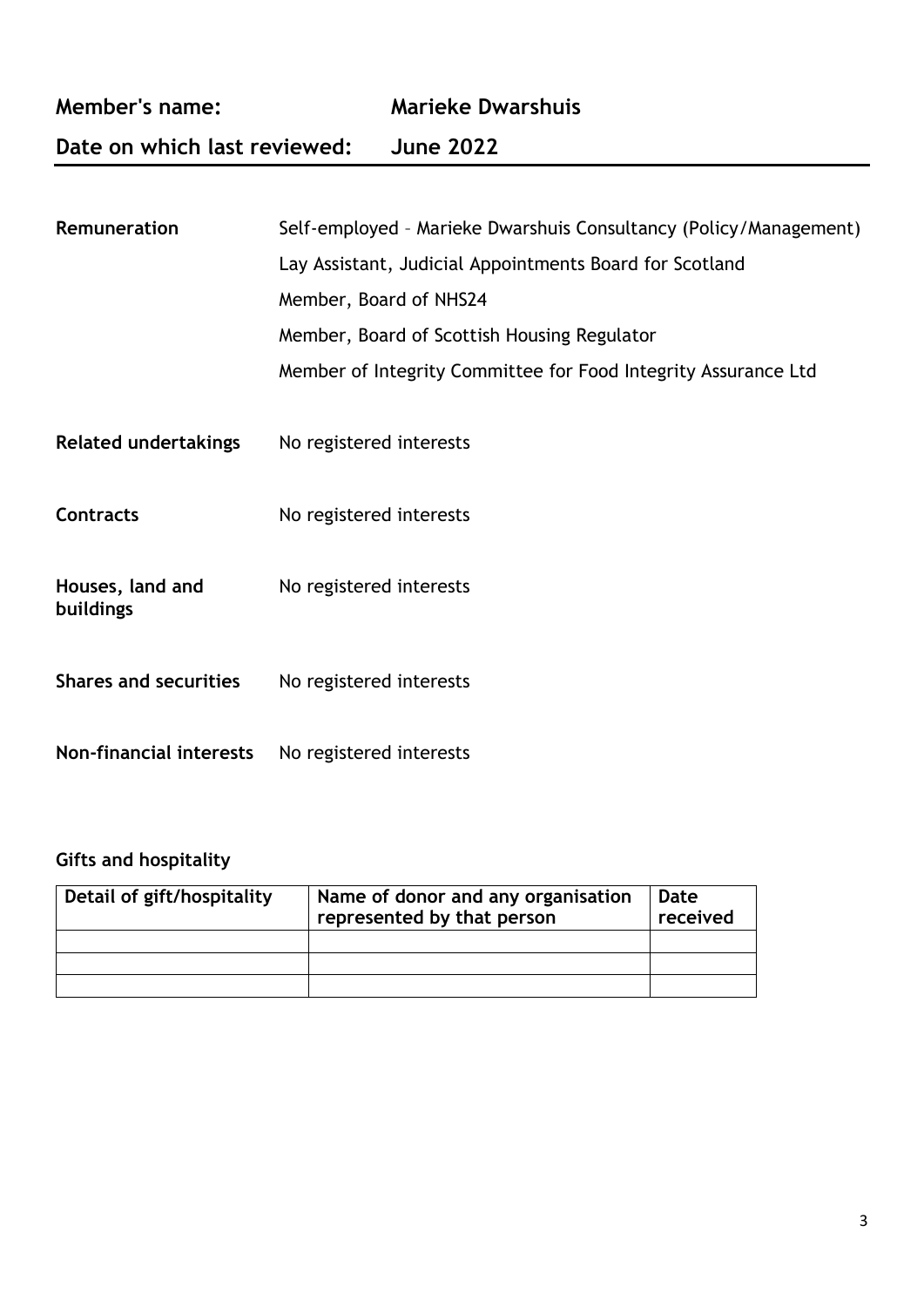**Member's name: Brian Baverstock**

**Date on which last reviewed: March 2022**

| Remuneration                  | Managing Director, Caledonia Consultancy and Training<br>(management consultancy)<br>Associate Director, On Board Training and Consultancy Ltd<br>Board member, Scottish Fire and Rescue Service |
|-------------------------------|--------------------------------------------------------------------------------------------------------------------------------------------------------------------------------------------------|
| <b>Related undertakings</b>   | No registered interests                                                                                                                                                                          |
| <b>Contracts</b>              | No registered interests                                                                                                                                                                          |
| Houses, land<br>and buildings | No registered interests                                                                                                                                                                          |
| <b>Shares and securities</b>  | No registered interests                                                                                                                                                                          |
| Non-financial interests       | No registered interests                                                                                                                                                                          |

| Detail of gift/hospitality | Name of donor and any organisation<br>represented by that person | Date<br>received |
|----------------------------|------------------------------------------------------------------|------------------|
|                            |                                                                  |                  |
|                            |                                                                  |                  |
|                            |                                                                  |                  |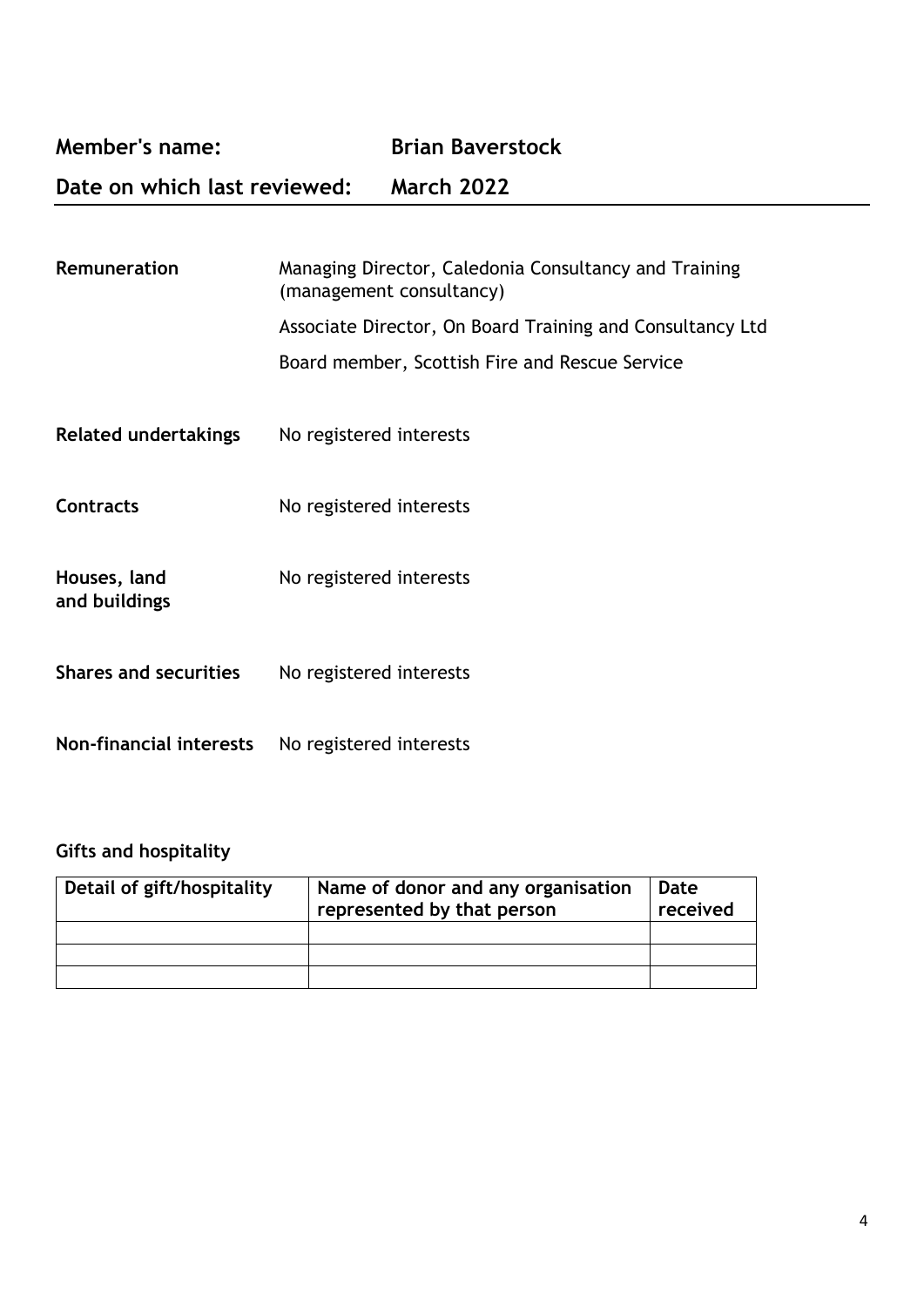**Member's name:** Ray Macfarlane

**Date on which last reviewed: June 2022**

| <b>Remuneration</b> | Deputy Chairman and Scotland Trustee, National Heritage |
|---------------------|---------------------------------------------------------|
|                     | Memorial Fund / National Lottery Heritage Fund          |

- **Related undertakings** No registered interests
- **Contracts** No registered interests
- **Houses, land** No registered interests **and buildings**
- Shares and securities No registered interests
- **Non-financial interests** Chairman Museums Galleries Scotland Chairman of the Trustees, Hopetoun House Foundation Trustee Royal Edinburgh Military Tattoo

| Detail of gift/hospitality                          | Name of donor and any<br>organisation represented by that<br>person | Date<br>received |
|-----------------------------------------------------|---------------------------------------------------------------------|------------------|
| Dinner at National Museum of Scotland,<br>Edinburgh | Law Society of Scotland (LSS)                                       | 27.01.17         |
| Dinner (venue TBC)                                  | LSS                                                                 | 26.01.18         |
| Dinner at Assembly Rooms, Edinburgh                 | <b>LSS</b>                                                          | 08.03.19         |
| Dinner at National Museum of Scotland,<br>Edinburgh | <b>LSS</b>                                                          | 06.03.20         |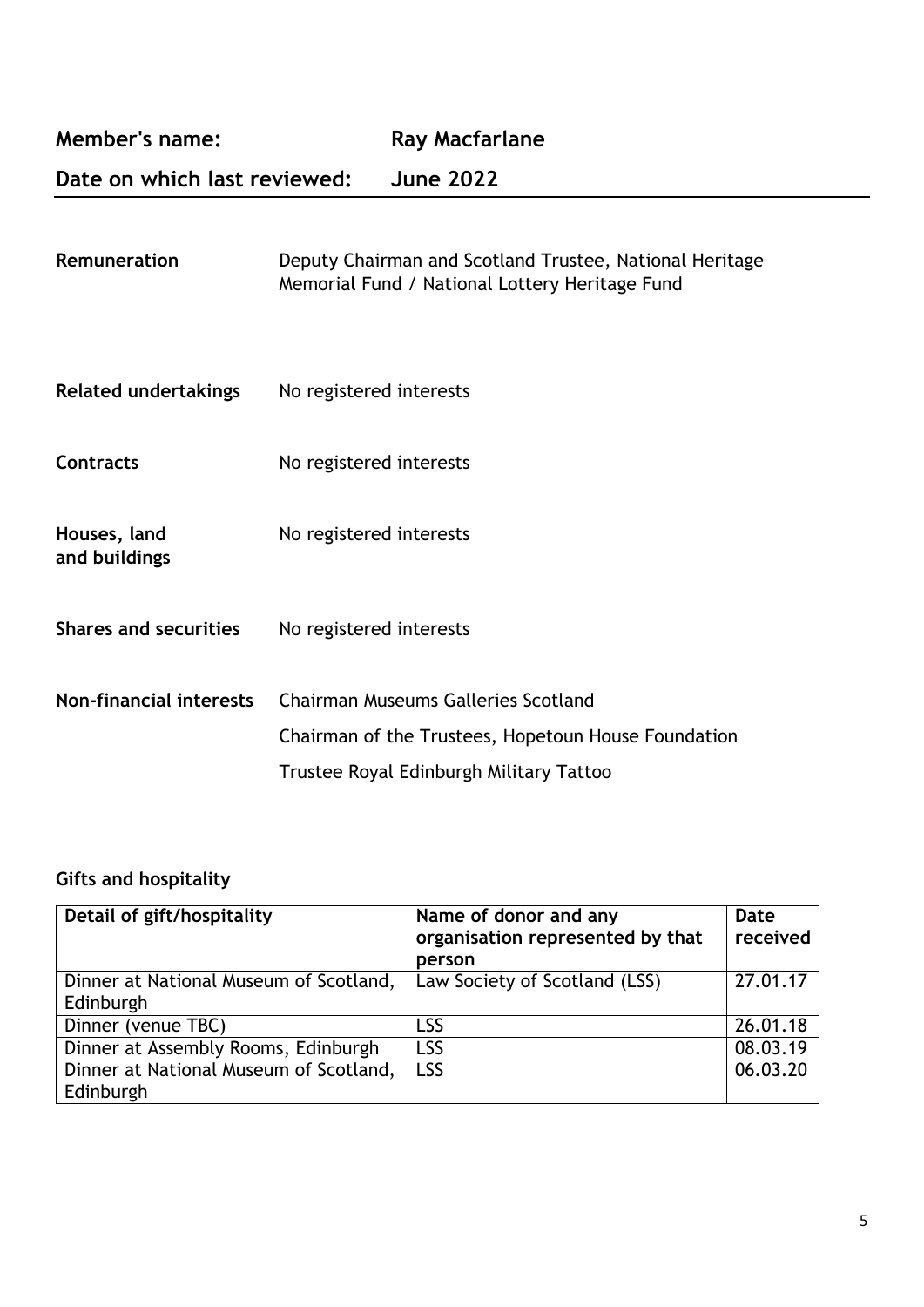## **Member's name: Stephen Humphreys**

**Date on which last reviewed: June 2022**

| Remuneration                   | None                    |
|--------------------------------|-------------------------|
| Related undertakings           | No registered interests |
| <b>Contracts</b>               | No registered interests |
| Houses, land<br>and buildings  | No registered interests |
| <b>Shares and securities</b>   | No registered interests |
| <b>Non-financial interests</b> | No registered interests |

| Detail of gift/hospitality | Name of donor and any organisation<br>represented by that person | Date<br>received |
|----------------------------|------------------------------------------------------------------|------------------|
|                            |                                                                  |                  |
|                            |                                                                  |                  |
|                            |                                                                  |                  |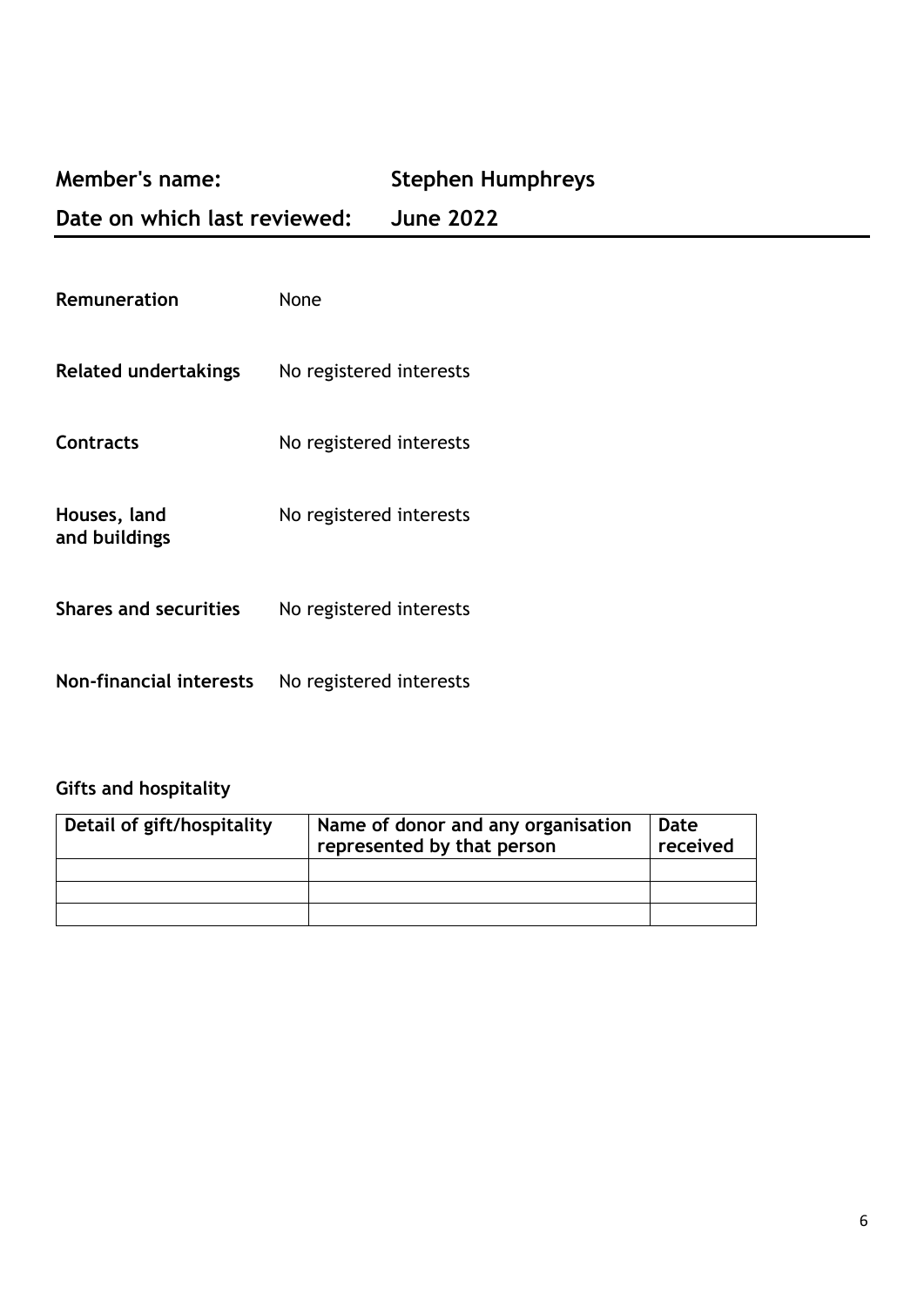| <b>Member's name:</b><br>Date on which last reviewed: |                         | <b>Sheriff John Morris QC</b><br><b>June 2022</b>                                                                                                                                            |
|-------------------------------------------------------|-------------------------|----------------------------------------------------------------------------------------------------------------------------------------------------------------------------------------------|
|                                                       |                         |                                                                                                                                                                                              |
| Remuneration                                          |                         | Holds commissions to sit as a Sheriff in all Scottish sheriffdoms and<br>the Sheriff's Appeal Court, and a commission to sit as a temporary<br>Judge in the High Court and Court of Session. |
|                                                       |                         | External Examiner, Law Society of Scotland                                                                                                                                                   |
|                                                       |                         | External Examiner (Professional Ethics) Faculty of Advocates                                                                                                                                 |
| <b>Related undertakings</b>                           | No registered interests |                                                                                                                                                                                              |
| <b>Contracts</b>                                      | No registered interests |                                                                                                                                                                                              |
| Houses, land<br>and buildings                         | No registered interests |                                                                                                                                                                                              |
| <b>Shares and securities</b>                          | No registered interests |                                                                                                                                                                                              |

**Non-financial interests** Board of Trustees, Scottish Wildlife Trust

| Detail of gift/hospitality | Name of donor and any organisation<br>represented by that person | Date<br>received |
|----------------------------|------------------------------------------------------------------|------------------|
|                            |                                                                  |                  |
|                            |                                                                  |                  |
|                            |                                                                  |                  |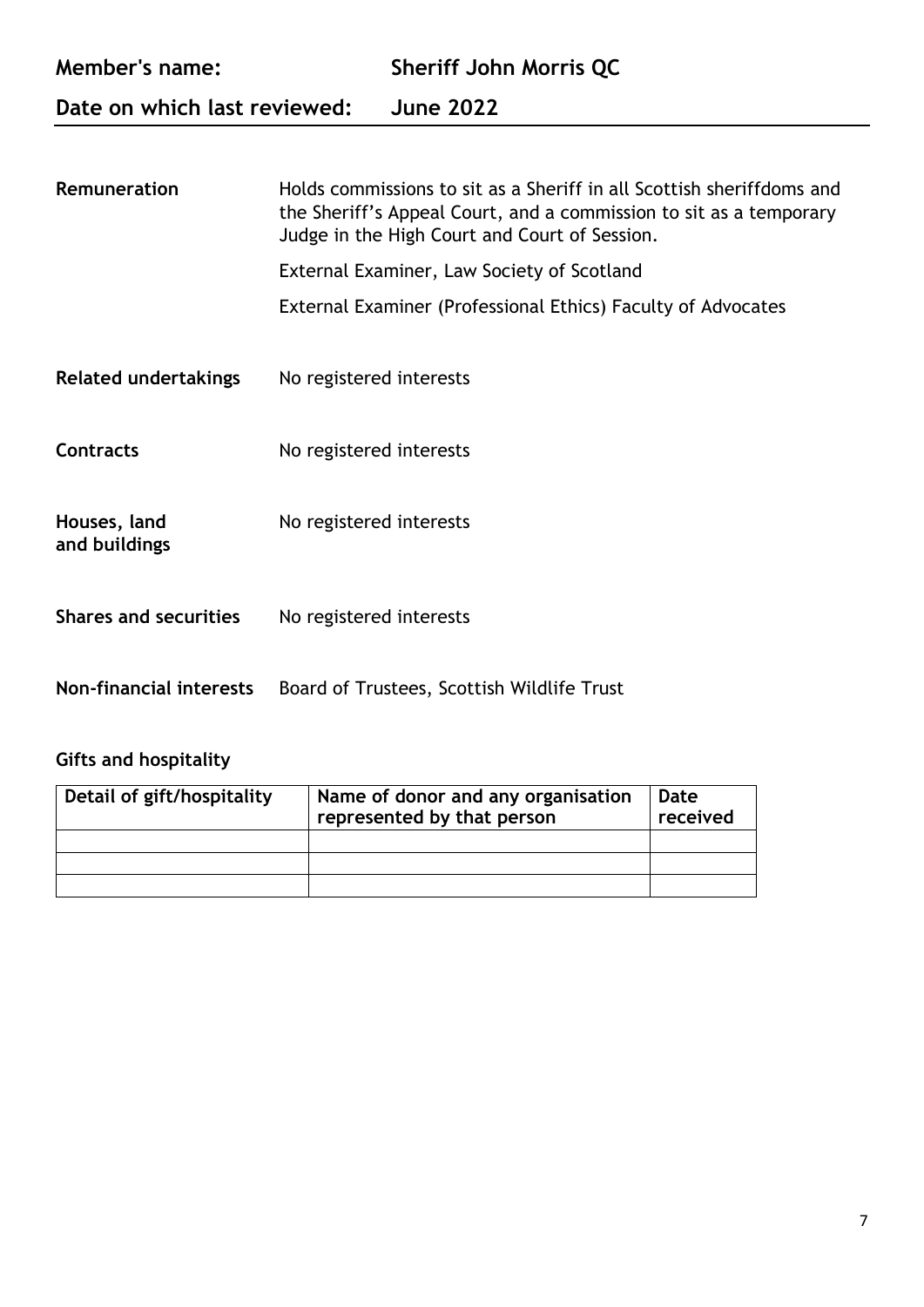| <b>Member's name:</b>          | <b>Raymond McMenamin</b>                                                                                                                                      |
|--------------------------------|---------------------------------------------------------------------------------------------------------------------------------------------------------------|
| Date on which last reviewed:   | <b>June 2022</b>                                                                                                                                              |
| Remuneration                   | Board member of Scottish Criminal Cases Review Commission, paid by<br>Scottish Government in respect of attendances and work carried out<br>in that capacity. |
| <b>Related undertakings</b>    | No registered interests                                                                                                                                       |
| <b>Contracts</b>               | No registered interests                                                                                                                                       |
| Houses, land<br>and buildings  | No registered interests                                                                                                                                       |
| <b>Shares and securities</b>   | No registered interests                                                                                                                                       |
| <b>Non-financial interests</b> | Member of the Law Society of Scotland (non practicing)                                                                                                        |

# Member of the Society of Solicitors in The Supreme Courts

| Detail of gift/hospitality | Name of donor and any organisation<br>represented by that person | Date<br>received |
|----------------------------|------------------------------------------------------------------|------------------|
|                            |                                                                  |                  |
|                            |                                                                  |                  |
|                            |                                                                  |                  |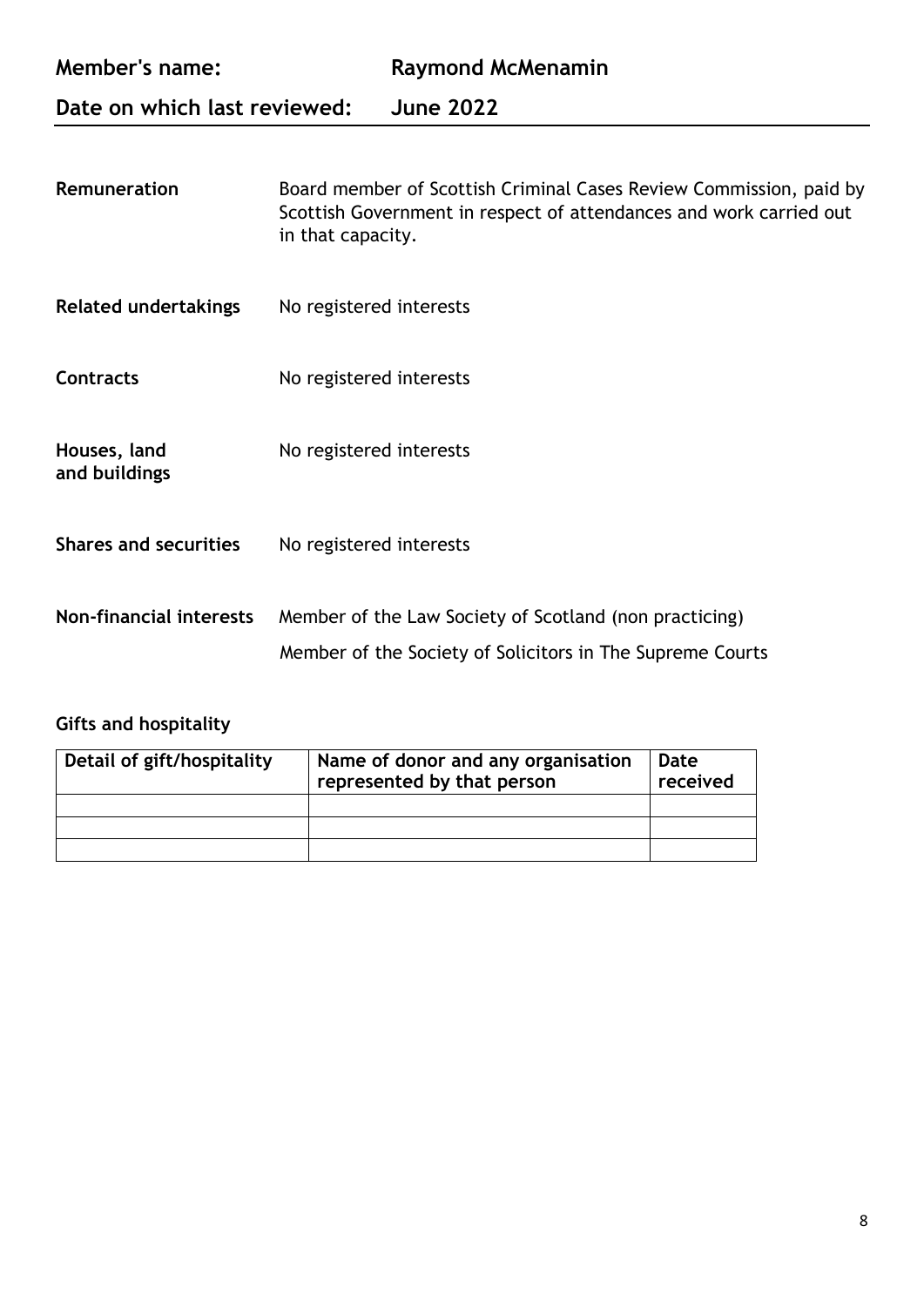| <b>Member's name:</b><br>Date on which last reviewed: |              | Sarah O'Neill                                                     |
|-------------------------------------------------------|--------------|-------------------------------------------------------------------|
|                                                       |              | <b>June 2022</b>                                                  |
|                                                       |              |                                                                   |
| Remuneration                                          |              | Self-employed - Sarah O'Neill Consulting (Policy)                 |
|                                                       | Legal member | First-tier Tribunal for Scotland (Housing and Property Chamber) - |

First-tier Tribunal for Scotland (Social Security Chamber) – Legal member

- **Related undertakings** No registered interests **Contracts** No registered interests
- Houses, land No registered interests
- **and buildings**
- Shares and securities No registered interests
- **Non-financial interests** Member, Scottish Mediation Network Member (non-practising), Law Society of Scotland

| Detail of gift/hospitality | Name of donor and any organisation<br>represented by that person | Date<br>received |
|----------------------------|------------------------------------------------------------------|------------------|
|                            |                                                                  |                  |
|                            |                                                                  |                  |
|                            |                                                                  |                  |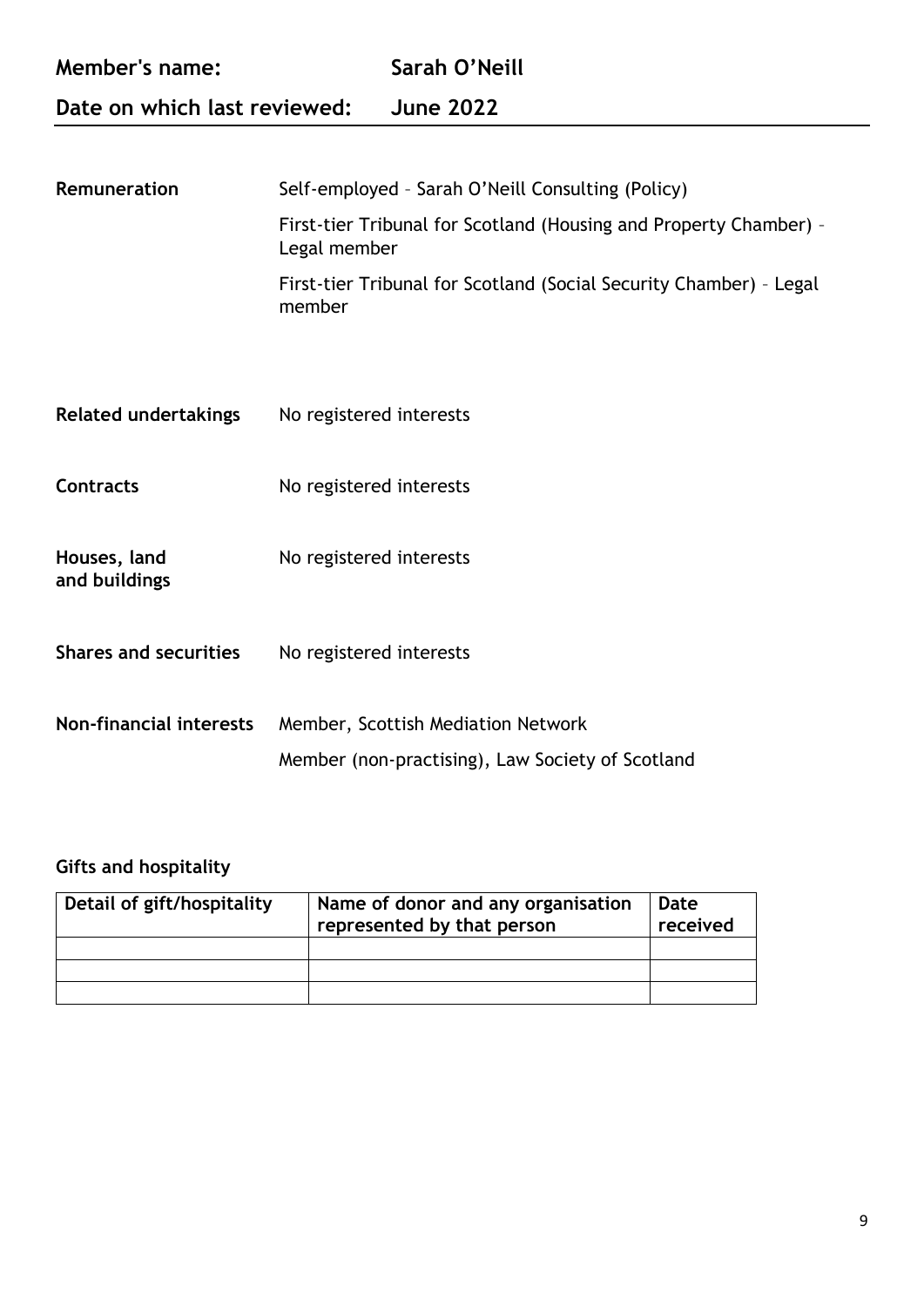**Member's name: Tim McKay**

## **Date on which last reviewed: June 2022**

| Remuneration                   | Self-employed - Accountant<br>Vice Chair, Accounts Commission                |
|--------------------------------|------------------------------------------------------------------------------|
| <b>Related undertakings</b>    | No registered interests                                                      |
| Contracts                      | No registered interests                                                      |
| Houses, land<br>and buildings  | No registered interests                                                      |
| <b>Shares and securities</b>   | No registered interests                                                      |
| <b>Non-financial interests</b> | Member, Liberal Democrats<br>Councillor, City of Edinburgh Council 2007-2012 |

| Detail of gift/hospitality | Name of donor and any organisation<br>represented by that person | Date<br>received |
|----------------------------|------------------------------------------------------------------|------------------|
|                            |                                                                  |                  |
|                            |                                                                  |                  |
|                            |                                                                  |                  |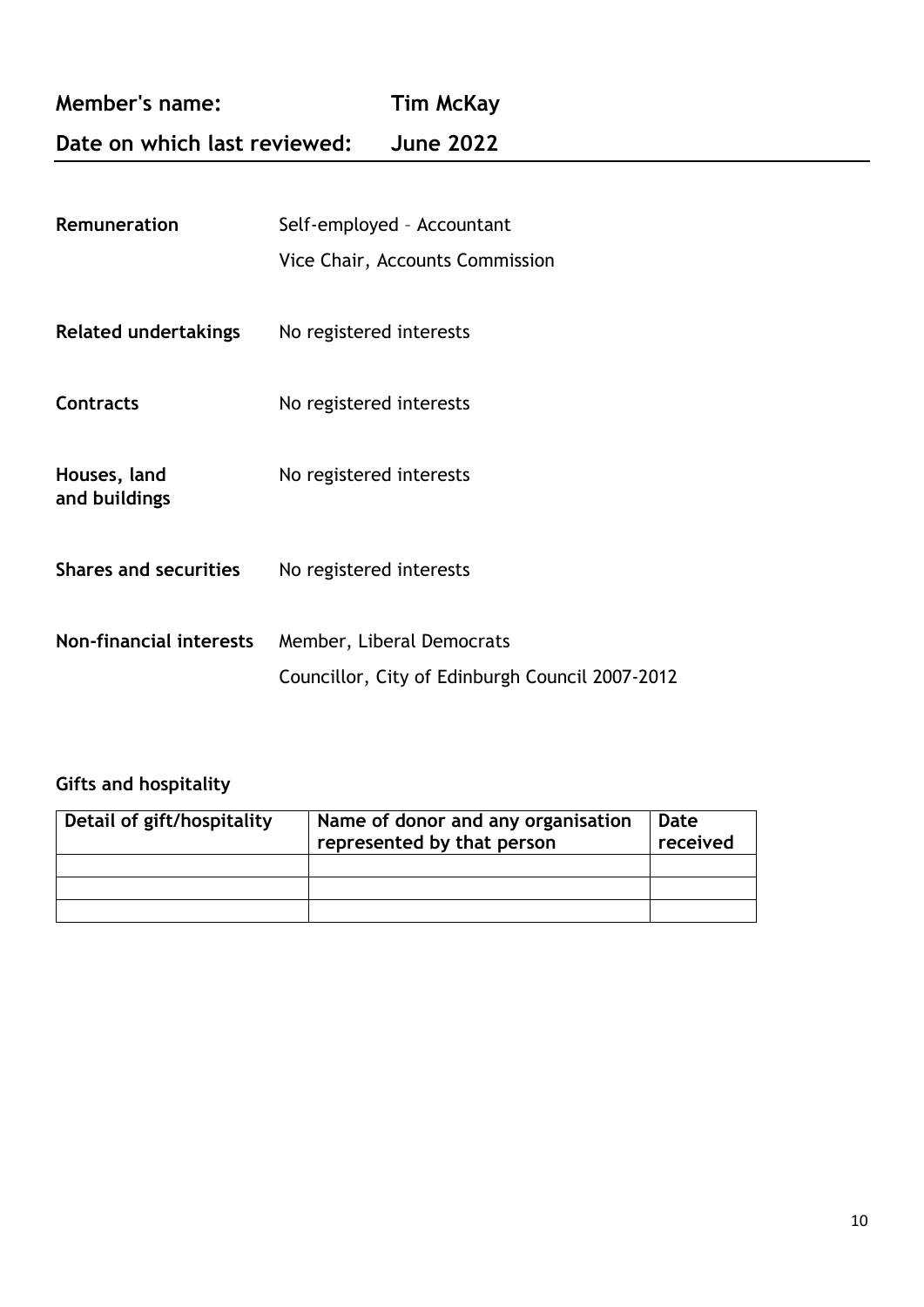## **Date on which last reviewed: June 2022**

| Remuneration                  | Self-employed - Queen's Counsel, Compass Chambers                                      |
|-------------------------------|----------------------------------------------------------------------------------------|
| <b>Related undertakings</b>   | No registered interests                                                                |
| Contracts                     | No registered interests                                                                |
| Houses, land<br>and buildings | No registered interests                                                                |
| <b>Shares and securities</b>  | No registered interests                                                                |
| Non-financial interests       | Adjudicator in Disciplinary and Complaints Matters for the Liberal<br><b>Democrats</b> |

| Detail of gift/hospitality | Name of donor and any organisation<br>represented by that person | Date<br>received |
|----------------------------|------------------------------------------------------------------|------------------|
|                            |                                                                  |                  |
|                            |                                                                  |                  |
|                            |                                                                  |                  |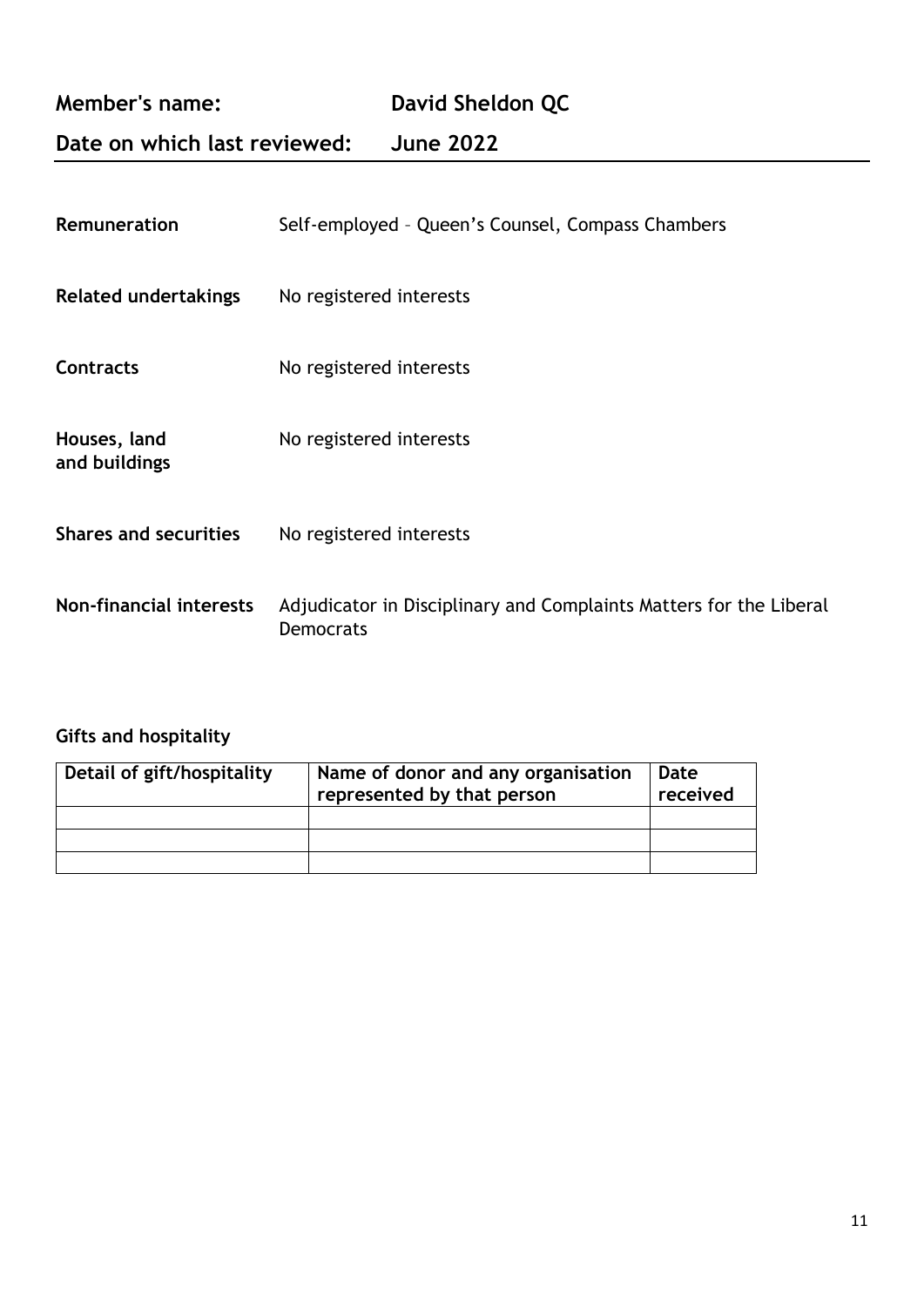| <b>Member's name:</b>        | <b>Brigid Whoriskey</b> |
|------------------------------|-------------------------|
| Date on which last reviewed: | <b>June 2022</b>        |

| Remuneration                   | Managing Director, Envision Business Solutions Ltd<br>(Executive coaching and management consultancy) |
|--------------------------------|-------------------------------------------------------------------------------------------------------|
| <b>Related undertakings</b>    | No registered interests                                                                               |
| <b>Contracts</b>               | No registered interests                                                                               |
| Houses, land and<br>buildings  | No registered interests                                                                               |
| <b>Shares and securities</b>   | No registered interests                                                                               |
| <b>Non-financial interests</b> | Co-Chair, Causeway Ireland Scotland Business Exchange Ltd<br>Trustee, Tong-Len UK.                    |

| Detail of gift/hospitality | Name of donor and any organisation<br>represented by that person | Date<br>received |
|----------------------------|------------------------------------------------------------------|------------------|
|                            |                                                                  |                  |
|                            |                                                                  |                  |
|                            |                                                                  |                  |